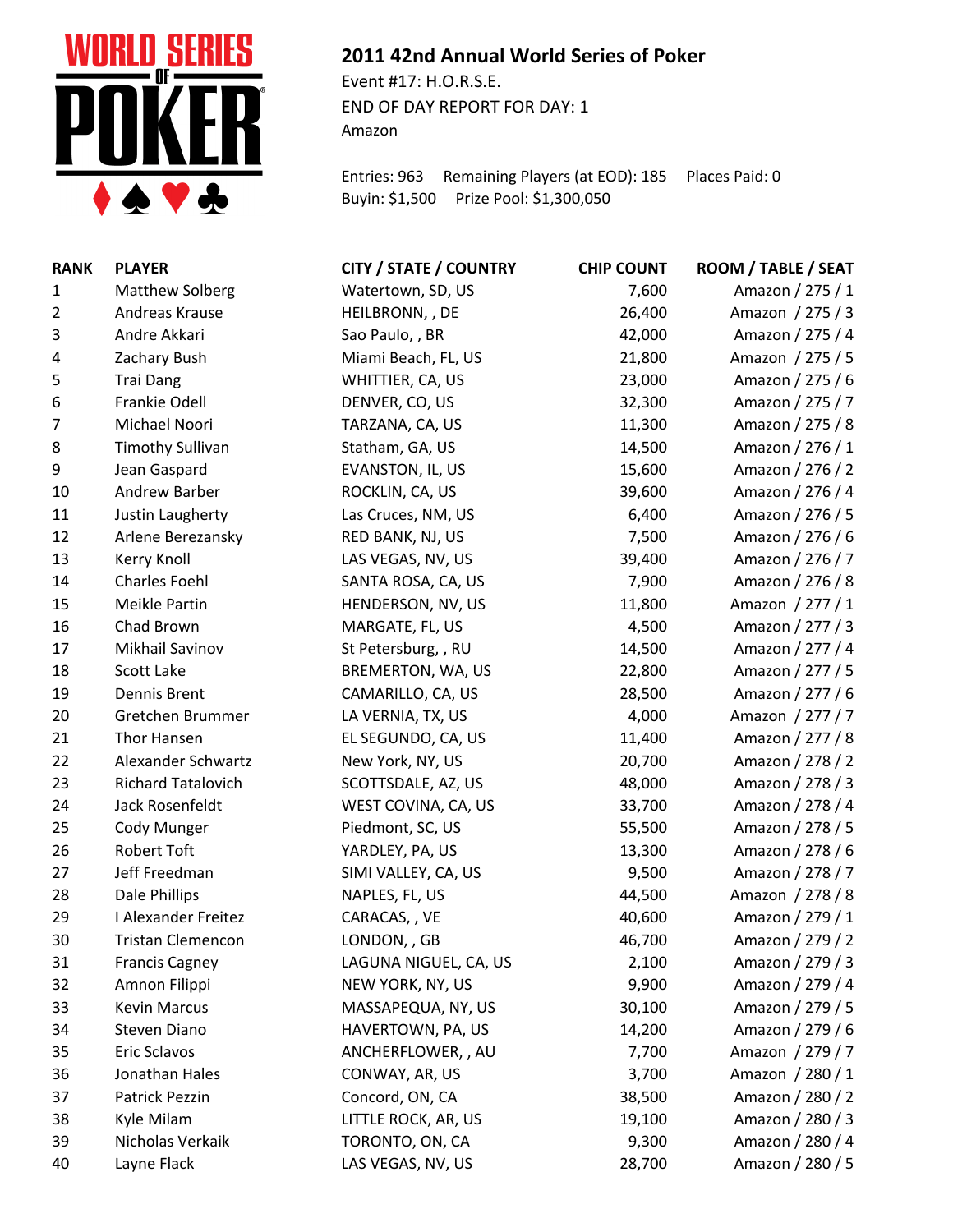| 41 | Steven Burkholder      | LARGO, FL, US           | 20,200 | Amazon / 280 / 6 |
|----|------------------------|-------------------------|--------|------------------|
| 42 | Rajesh Vohra           | LAKE WORTH, FL, US      | 3,500  | Amazon / 280 / 7 |
| 43 | Lawrence Birk          | ANN ARBOR, MI, US       | 10,600 | Amazon / 280 / 8 |
| 44 | Michele Limongi        | TERMOLI, , IT           | 16,000 | Amazon / 281 / 1 |
| 45 | Dustin Leary           | MOUNTAIN VIEW, CA, US   | 26,400 | Amazon / 281 / 2 |
| 46 | <b>Edward Espino</b>   | PISCATAWAY, NJ, US      | 19,100 | Amazon / 281 / 3 |
| 47 | <b>Andrew Prock</b>    | BRISBANE, CA, US        | 9,200  | Amazon / 281 / 4 |
| 48 | John Hoang             | FOUNTAIN VALLEY, CA, US | 15,500 | Amazon / 281 / 5 |
| 49 | Joseph Stanski         | HARPER WOODS, MI, US    | 27,600 | Amazon / 281 / 6 |
| 50 | Josh Schlein           | OWINGS MILLS, MD, US    | 50,800 | Amazon / 281 / 7 |
| 51 | Roy Shimada            | HONOLULU, HI, US        | 4,400  | Amazon / 281 / 8 |
| 52 | David Chiu             | LAS VEGAS, NV, US       | 29,500 | Amazon / 282 / 1 |
| 53 | Julien Renard          | <b>FR</b>               | 67,600 | Amazon / 282 / 2 |
| 54 | Richard Bondi          | Las Vegas, NV, US       | 6,600  | Amazon / 282 / 3 |
| 55 | Michael Horowitz       | Camas, WA, US           | 29,000 | Amazon / 282 / 4 |
| 56 | <b>Ben Tang</b>        | MESA, AZ, US            | 14,600 | Amazon / 282 / 5 |
| 57 | David Arsht            | RADNOR, PA, US          | 4,100  | Amazon / 282 / 6 |
| 58 | Victor Ramdin          | LAS VEGAS, NV, US       | 52,100 | Amazon / 282 / 7 |
| 59 | <b>Bill Schonsheck</b> | LAS VEGAS, NV, US       | 9,500  | Amazon / 282 / 8 |
| 60 | <b>Miguel Proulx</b>   | ST CHARLES, QU, CA      | 13,400 | Amazon / 283 / 1 |
| 61 | Mehdi Messadi          | Colombes, , FR          | 8,300  | Amazon / 283 / 2 |
| 62 | <b>Denise Molloy</b>   | LA JOLLA, CA, US        | 24,900 | Amazon / 283 / 3 |
| 63 | Pearce Arnold          | Washington, DC, US      | 18,800 | Amazon / 283 / 4 |
| 64 | Aaron Steury           | FORT WAYNE, IN, US      | 29,400 | Amazon / 283 / 5 |
| 65 | Bonnie Damiano Leinhos | LAS VEGAS, NV, US       | 29,900 | Amazon / 283 / 6 |
| 66 | Ylon Schwartz          | AUSTIN, TX, US          | 31,300 | Amazon / 283 / 7 |
| 67 | <b>Bryan Micon</b>     | LAS VEGAS, NV, US       | 6,300  | Amazon / 283 / 8 |
| 68 | <b>Austin Marks</b>    | MURRELLS INLET, SC, US  | 49,900 | Amazon / 284 / 1 |
| 69 | Ken Aldridge           | PLEASANT GARDEN, NC, US | 37,500 | Amazon / 284 / 2 |
| 70 | Sebastien Sabic        | PONTS DE CE, , FR       | 36,500 | Amazon / 284 / 3 |
| 71 | Paul Edwards           | LINCOLN, MA, US         | 13,300 | Amazon / 284 / 4 |
| 72 | Lyle Berman            | LAS VEGAS, NV, US       | 49,700 | Amazon / 284 / 5 |
| 73 | Ryon Nicholson         | US                      | 13,900 | Amazon / 284 / 6 |
| 74 | Art Duncan             | MUNDELEIN, IL, US       | 17,400 | Amazon / 284 / 7 |
| 75 | Allen Green            | ROSLYN HEIGHTS, NY, US  | 14,000 | Amazon / 284 / 8 |
| 76 | Jean-Daniel Pessina    | SWITZERLAND, , SE       | 10,000 | Amazon / 285 / 1 |
| 77 | Jorge Walker           | CERRITOS, CA, US        | 26,500 | Amazon / 285 / 2 |
| 78 | Sokchheka Pho          | MEMPHIS, TN, US         | 21,600 | Amazon / 285 / 3 |
| 79 | lan Hiaring            | Las Vegas, NV, US       | 7,000  | Amazon / 285 / 4 |
| 80 | Svetlana Gromenkova    | NEW YORK, NY, US        | 56,800 | Amazon / 285 / 5 |
| 81 | Mikal Blomlie          | <b>NO</b>               | 6,000  | Amazon / 285 / 6 |
| 82 | Owais Ahmed            | ANAHEIM, CA, US         | 42,400 | Amazon / 285 / 7 |
| 83 | William Smith          | TIGARD, OR, US          | 16,600 | Amazon / 285 / 8 |
| 84 | David Bach             | ATHENS, GA, US          | 38,000 | Amazon / 286 / 1 |
| 85 | Neil Yekell            | PEARLAND, TX, US        | 10,400 | Amazon / 286 / 2 |
| 86 | Sergey Altbregin       | ST PETERSBURG, , RU     | 26,100 | Amazon / 286 / 3 |
| 87 | Kathryn Bohrer         | SPARKS, NV, US          | 45,500 | Amazon / 286 / 4 |
| 88 | Jason Tackitt          | BAKERSFIELD, CA, US     | 22,700 | Amazon / 286 / 5 |
| 89 | Yuval Bronshtein       | CHARLESTON, SC, US      | 49,500 | Amazon / 286 / 6 |
| 90 | Antoine Amourette      | PONTIVY,, FR            | 51,500 | Amazon / 286 / 7 |
| 91 | <b>Matthew Mueller</b> | CAHOKIA, IL, US         | 6,400  | Amazon / 286 / 8 |
| 92 | <b>Scott Clements</b>  | LAS VEGAS, NV, US       | 9,400  | Amazon / 287 / 1 |
|    |                        |                         |        |                  |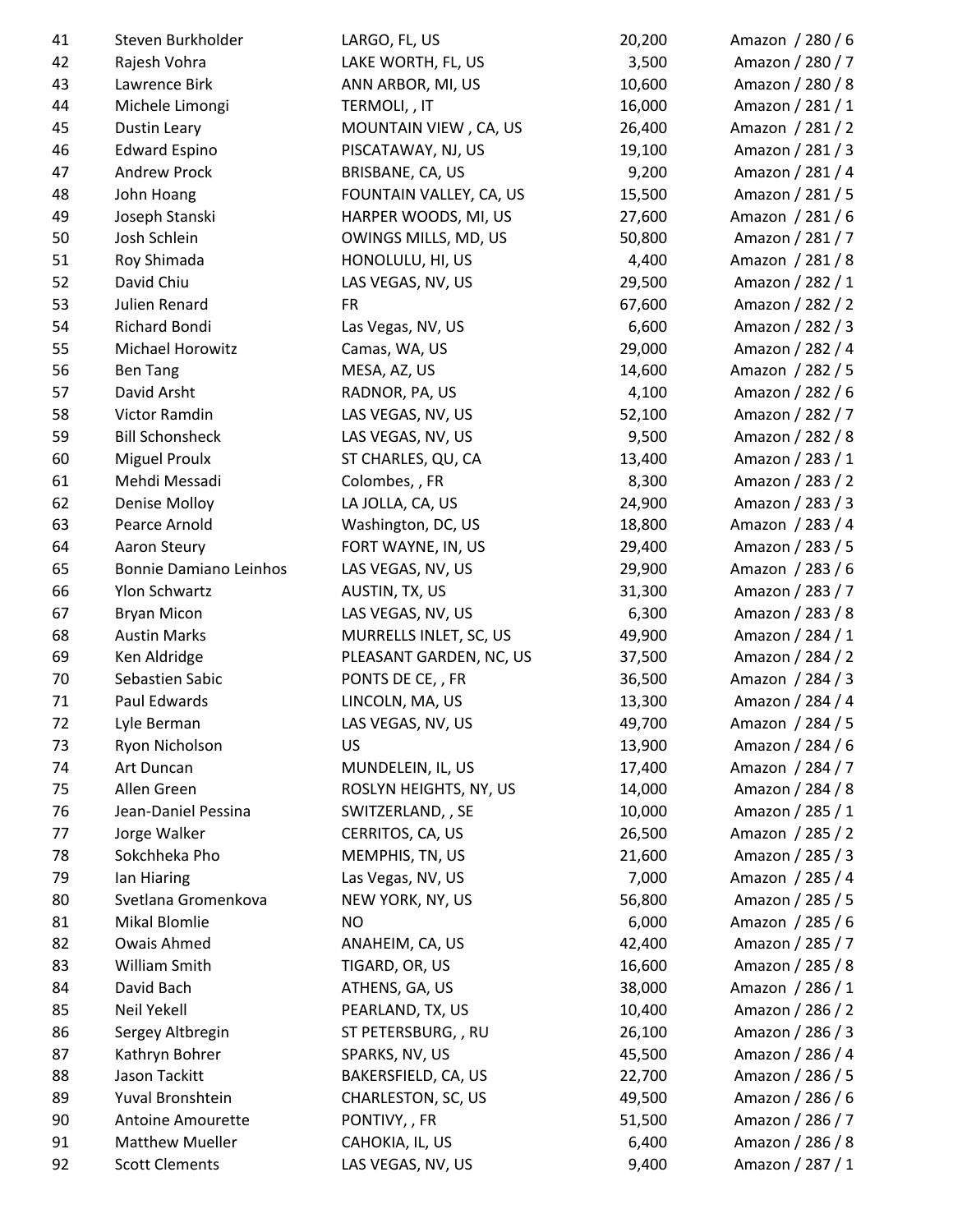| 93  | Cyndy Violette          | LAS VEGAS, NV, US        | 13,200 | Amazon / 287 / 2 |
|-----|-------------------------|--------------------------|--------|------------------|
| 94  | <b>Brian Lives</b>      | DRAPER, UT, US           | 4,400  | Amazon / 287 / 3 |
| 95  | Jason Mencher           | COMMACK, NY, US          | 25,200 | Amazon / 287 / 4 |
| 96  | Peter Dirksen           | San Francisco, CA, US    | 2,000  | Amazon / 287 / 5 |
| 97  | Shawn Van Asdale        | RENO, NV, US             | 7,100  | Amazon / 287 / 6 |
| 98  | <b>Frank Rasile</b>     | STATEN ISLAND, NY, US    | 14,300 | Amazon / 287 / 7 |
| 99  | Ronald Mcmillan         | LAS VEGAS, NV, US        | 21,100 | Amazon / 287 / 8 |
| 100 | Valentino Morella       | ANAHEIM, CA, US          | 50,700 | Amazon / 288 / 1 |
| 101 | Ron Ware                | DISCOVERY BAY, CA, US    | 45,800 | Amazon / 288 / 3 |
| 102 | Carlos Mortensen        | HENDERSON, NV, US        | 17,900 | Amazon / 288 / 4 |
| 103 | Cory Zeidman            | CORAL SPRINGS, FL, US    | 14,000 | Amazon / 288 / 5 |
| 104 | Max Pescatori           | LAS VEGAS, NV, US        | 5,500  | Amazon / 288 / 6 |
| 105 | Thayer Rasmussen        | SAINT PETERSBURG, FL, US | 16,200 | Amazon / 288 / 7 |
| 106 | Eli Elezra              | HENDERSON, NV, US        | 92,100 | Amazon / 288 / 8 |
| 107 | Christian Kohl          | SUFFIELD, CT, US         | 14,400 | Amazon / 289 / 1 |
| 108 | Mark Castagnini         | WALNUT CREEK, CA, US     | 20,400 | Amazon / 289 / 2 |
| 109 | Kirill Gerasimov        | MOSCOW, , RU             | 6,300  | Amazon / 289 / 3 |
| 110 | Drew Boyett             | TULSA, OK, US            | 46,300 | Amazon / 289 / 4 |
| 111 | Farzad Rouhani          | GAITHERSBURG, MD, US     | 38,300 | Amazon / 289 / 5 |
| 112 | Jonathan Tamayo         | HUMBLE, TX, US           | 38,400 | Amazon / 289 / 6 |
| 113 | <b>Steve Simmons</b>    | MESA, AZ, US             | 12,000 | Amazon / 289 / 7 |
| 114 | Stephen Su              | HOUSTON, TX, US          | 26,700 | Amazon / 289 / 8 |
| 115 | Michael Conti           | PARK RIDGE, IL, US       | 6,400  | Amazon / 290 / 1 |
| 116 | Eric Rodawig            | DAKOTA DUNES, SD, US     | 40,300 | Amazon / 290 / 2 |
| 117 | <b>Russ Salzer</b>      | HOLLYWOOD, FL, US        | 38,600 | Amazon / 290 / 3 |
| 118 | <b>Daniel Colpoys</b>   | GLOUCESTER, MA, US       | 46,000 | Amazon / 290 / 4 |
| 119 | Ben Yu                  | HENDERSON, NV, US        | 8,500  | Amazon / 290 / 5 |
| 120 | Jeanne David            | LAS VEGAS, NV, US        | 30,500 | Amazon / 290 / 6 |
| 121 | William Adler           | FORSYTH, GA, US          | 27,200 | Amazon / 290 / 7 |
| 122 | Alan Enciso             | LOS ANGELES, CA, US      | 18,000 | Amazon / 290 / 8 |
| 123 | Jason Helder            | LANCASTER, PA, US        | 36,100 | Amazon / 291 / 1 |
| 124 | Akio Ishii              | Kanagawa, , JP           | 3,800  | Amazon / 291 / 2 |
| 125 | <b>Richard Hodgkins</b> | Bidford On Avon, , EE    | 14,000 | Amazon / 291 / 3 |
| 126 | Denis Ethier            | Las Vegas, NV, US        | 46,000 | Amazon / 291 / 4 |
| 127 | Kristan Lord            | PALM HARBOR, FL, US      | 33,100 | Amazon / 291 / 5 |
| 128 | <b>Ryan Hughes</b>      | PHOENIX, AZ, US          | 38,000 | Amazon / 291 / 6 |
| 129 | <b>Clayton Prinster</b> | SAINT CHARLES, MO, US    | 4,600  | Amazon / 291 / 7 |
| 130 | <b>Steve Weiss</b>      | LAS VEGAS, NV, US        | 25,800 | Amazon / 291 / 8 |
| 131 | Allen Bari              | WEST ORANGE, NJ, US      | 28,400 | Amazon / 292 / 1 |
| 132 | Nicholas Kost           | RUSTON, LA, US           | 73,600 | Amazon / 292 / 2 |
| 133 | Gerald Arnerich         | COLTON, CA, US           | 20,300 | Amazon / 292 / 3 |
| 134 | <b>Edward Fishman</b>   | ABSECON, NJ, US          | 19,300 | Amazon / 292 / 4 |
| 135 | Charles Janney          | FERNANDINA BEACH, FL, US | 5,500  | Amazon / 292 / 5 |
| 136 | <b>Travis Atkins</b>    | PLACERVILLE, CA, US      | 9,000  | Amazon / 292 / 6 |
| 137 | Dan Heimiller           | LAS VEGAS, NV, US        | 26,500 | Amazon / 292 / 7 |
| 138 | <b>Tim Marsters</b>     | BRISBANE, , AU           | 5,400  | Amazon / 292 / 8 |
| 139 | Thomas Besnier          | REUGNY, , FR             | 10,100 | Amazon / 293 / 1 |
| 140 | Ken Lennaard            | NORRTALJE, , SE          | 21,500 | Amazon / 293 / 2 |
| 141 | Keith Correll           | MIAMISBURG, OH, US       | 16,600 | Amazon / 293 / 3 |
| 142 | Aaron Duczak            | KAMLOOPS, BC, CA         | 16,300 | Amazon / 293 / 4 |
| 143 | Sonu Sharma             | EDMONTON, AB, CA         | 9,600  | Amazon / 293 / 5 |
| 144 | Andrew Weisner          | Houston, TX, US          | 14,000 | Amazon / 293 / 6 |
|     |                         |                          |        |                  |